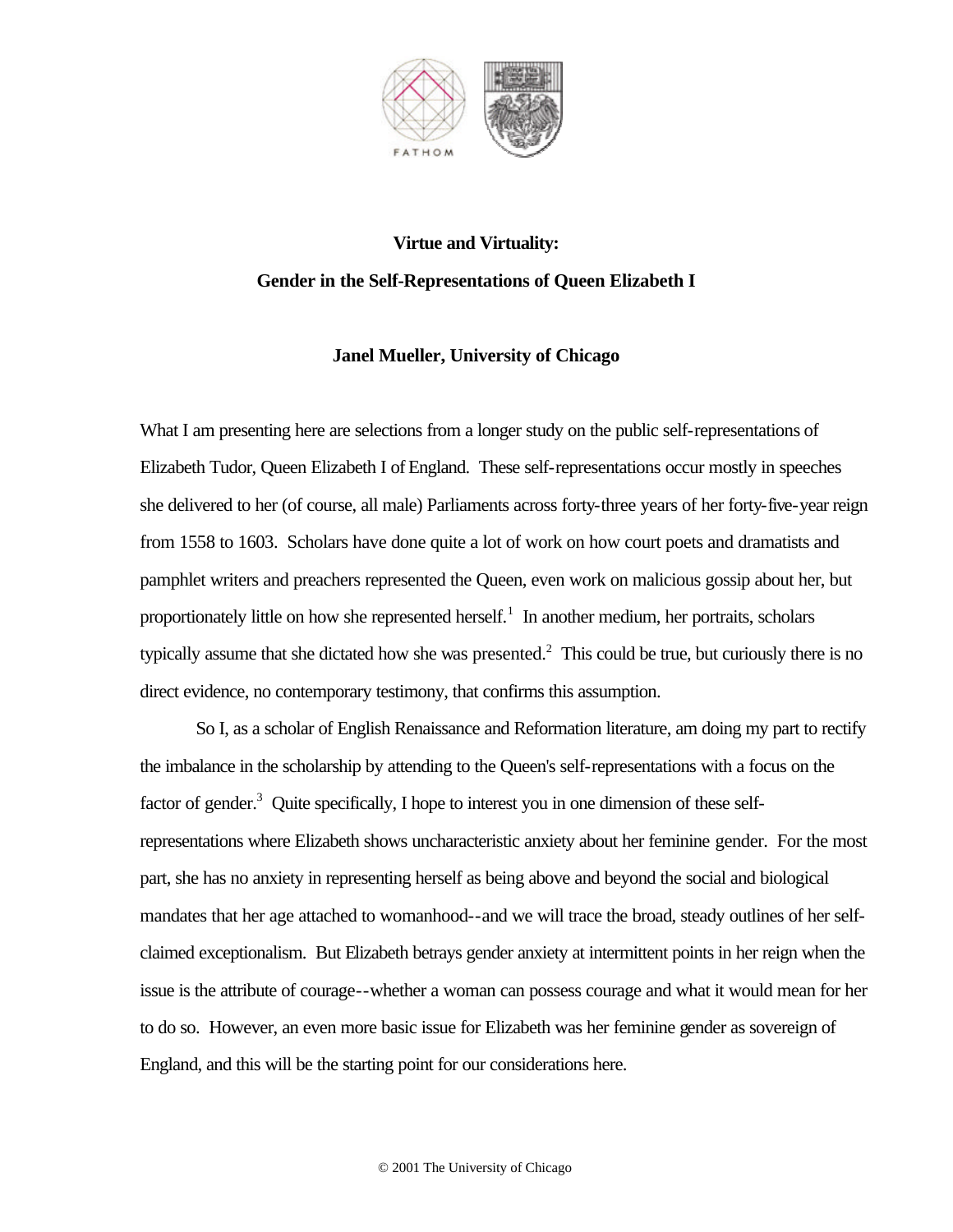## **Elizabeth's "virtual gender"**

In England, masculinity was a nearly unbroken norm for monarchy; until the mid-sixteenth century there had been only the brief, precarious reign of Queen Matilda during a struggle over the crown in the twelfth century.<sup>4</sup> It was intrinsically problematic for Elizabeth that she was a female sovereign. However, there was also an available justification for a woman's rule within the prevailing belief in socalled divine-right monarchy (God ordains specific persons to rule as his earthly representatives) and the equally prevailing belief in general and particular providence (God directs the courses of nations and of individuals' lives). In sixteenth-century political thought, a woman's rule was justified by appeals to providence and divine right.<sup>5</sup> Another notion that undergirds Elizabeth's self-understanding and selfrepresentation is that of the sovereign's two bodies.<sup>6</sup> The sovereign, like everybody else, has a body natural, marked for gender and for eventual mortality. The sovereign also has a body politic, which is the institution of monarchy and its attendant powers vested in the natural bodies of successive occupants of the English throne. Elizabeth's reign had been immediately preceded by her sister Mary's. Parliament had passed an Act Concerning Regal Power in 1554 to deal with the anomaly of a woman on the English throne. Parliament declared that although "the most ancient statutes of this realm being made by Kings then reigning . . . only attribute and refer all prerogative . . . unto the name of King," nevertheless

the law of this realm is and ever hath been and ought to be understood, that the kingly or regal office of the realm, and all dignities, prerogative royal, power, preeminences, privileges, authorities, and jurisdictions thereunto annexed, united, or belonging, being invested either in male or female, are and be and ought to be as fully, wholly, absolutely, and entirely deemed, judged, accepted, invested, and taken in the one as in the other; so that what and whensoever statute or law doth limit and appoint that the King of this realm may or shall have, execute, and do anything as King, . . . The same the Queen (being supreme Governess, possessor, and inheritor to the imperial Crown of this realm as our said Sovereign Lady the Queen most justly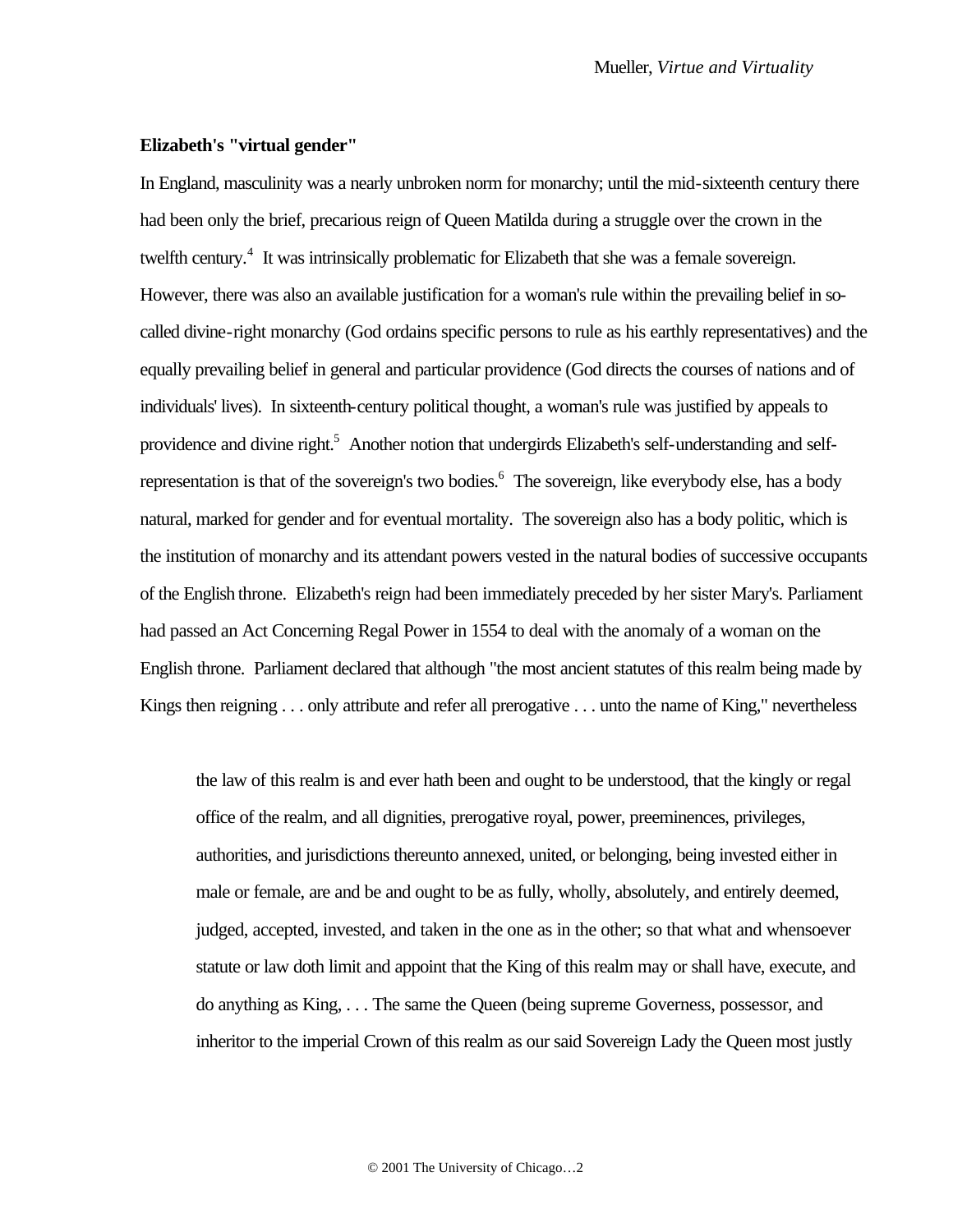presently is) may by the same authority and power likewise have, exercise, execute, . . . and do, to all intents, constructions, and purposes, without doubt, ambiguity, scruple, or question.<sup>7</sup>

This Act identically specifies the rights of a legitimate monarch of either sex to authority and power. But its conception of gender is not spelled out, as the historian Carole Levin has noted: "It may mean that politically [a queen] is a man or that she is a woman who can take on male rights. She may be both woman and man in one, both king and queen together, a male body politic in concept while a female body natural in practice.<sup>8</sup> The gender implications are uncertain. A similar point holds for the doctrines of divine right and providentialism that put a queen, by God's will, on the throne. What we get is a definite ascription of sovereignty paired with indefiniteness, unspecificity, regarding the enactment of a female monarch's gender. I call this rather odd thought construct the "virtual gender" of Elizabeth I. "Virtual" here signifies that she has full potentiality to perform feminine roles as a wife and mother but also that it is valid for her, as sovereign, to leave these feminine roles unactualized, concentrating instead on the office, qualities, and roles of a monarch.

I have found "virtual gender" to be a primary component of the rhetoric of Elizabeth's public self-representations. In these speeches her self-representations are repeatedly cast in the form of a stock-taking, a self-accounting.<sup>9</sup> The self-accounting is structured as a set series of questions, clearly implied if not always explicitly posed. Typically the questions run in this fashion: Who was I before I came to rule? How have I come to rule England? What qualities do I need to rule England well? When (or if) I manifest these qualities, what kind of ruler am I? What is my relation to my subjects, and theirs to me?

## **Virgin Queenship in the making**

Elizabeth develops one major line of answers from her earliest Parliamentary speeches onward. This is to argue that, as God put her on the throne, so he will see to the necessities and manner of her rule. She explicitly turns back suggestions that she is obliged to marry and bear an heir to the throne or to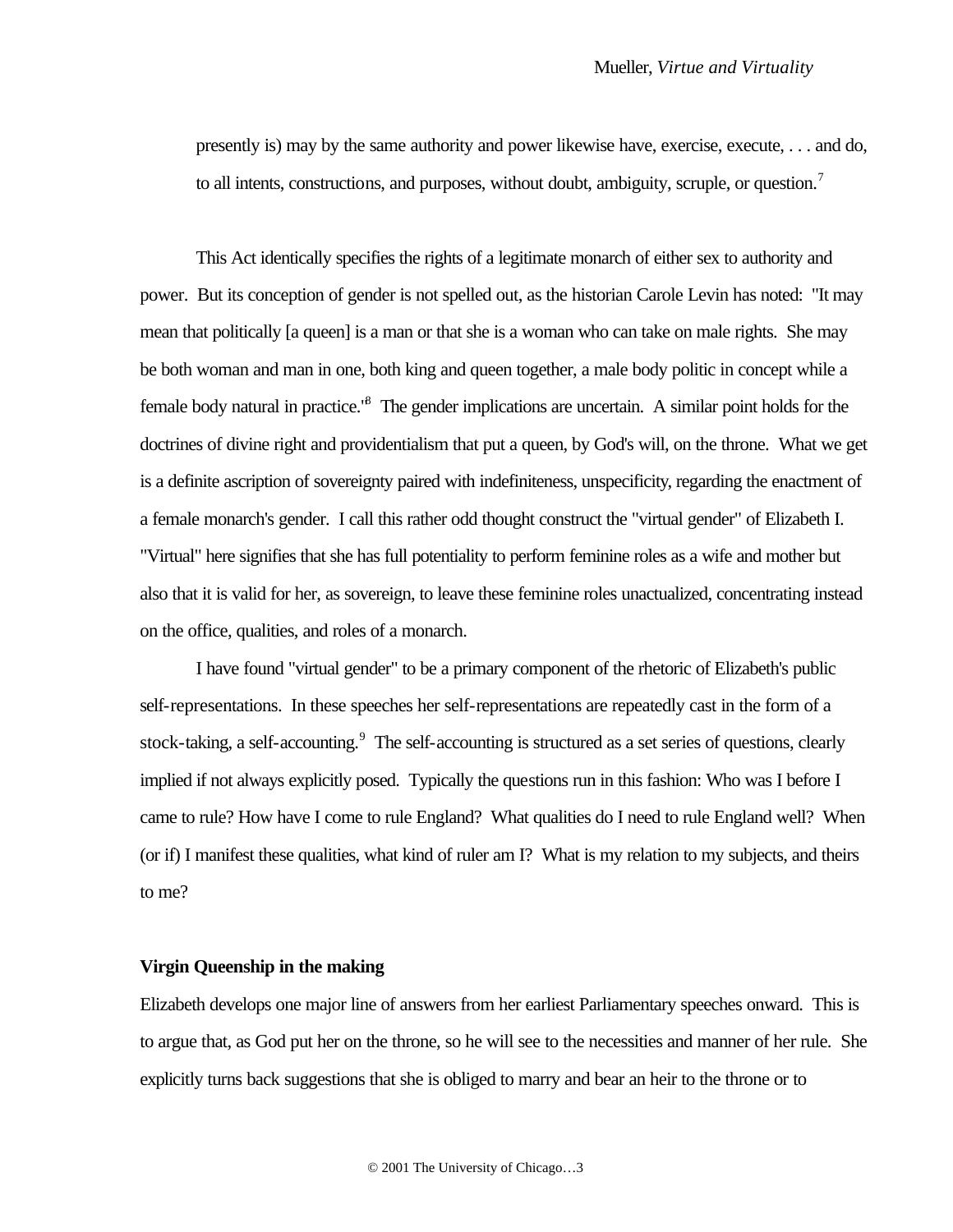designate a list of successors to her throne--as her Parliaments of 1559, 1563, and 1566 so strongly and repeatedly urged her to do. In her view, her duty was to devote herself entirely to wise, just, moderate "care" (a favorite word of Elizabeth's) for the well-being of her people. Her gender, she holds, is irrelevant to the question of her successful, peaceful rule. Again and again she casts herself and her people in a mutual relationship--she bears them all her "goodwill" (increasingly called her "love," her "care") and they bear her their "service" (increasingly also called their "love," their "care"). This benevolent, affective bond is what Elizabeth seeks to establish as the norm of who she is as sovereign of England, and how she and her subjects relate to each other. This is her grand refrain.

In the seven speeches of which portions or full accounts survive from 1558 to 1566, Elizabeth condescends just once to address the issue of her alleged responsibilities as a female. She does so because pressure on her to marry and bear children had reached a high point in the 1563 Parliament when the Speaker of the House of Commons exhorted her on behalf of all the members to show "most gracious and motherly care" for the realm. He, of course, means "motherly" in a literal sense; this is clear from the context. Elizabeth, however, responds by turning motherhood into a powerful metaphor for her political competence: "I assure you all that though after my death you may have many stepdames, yet you shall never have any a more mother, than I mean to be unto you all. $1^{10}$ 

If Elizabeth shunts aside the social and biological imperatives that Parliament and her Privy Council aim to impose on her, what is the name for the kind of ruler she is? It is easy to see what her own preferences in nomenclature are. She most often styles herself "prince" and her rule or throne "princely" in what, at this period, sustains its gender-neutral sense: the derivation of "prince" from Latin *princeps*, a noun of so-called "common"--or indifferently masculine or feminine--gender.<sup>11</sup> However, her turbulent experiences of the Parliaments of 1559 to 1566--when she was between twenty-five and thirty-four years of age--did not allow her to calmly merge her actual gender and actual status in the figure of virgin queenship. Anger and insecurity flare in these speeches, precisely at points where Elizabeth finds the men of Parliament preempting her actual status, her regal authority, by insisting on the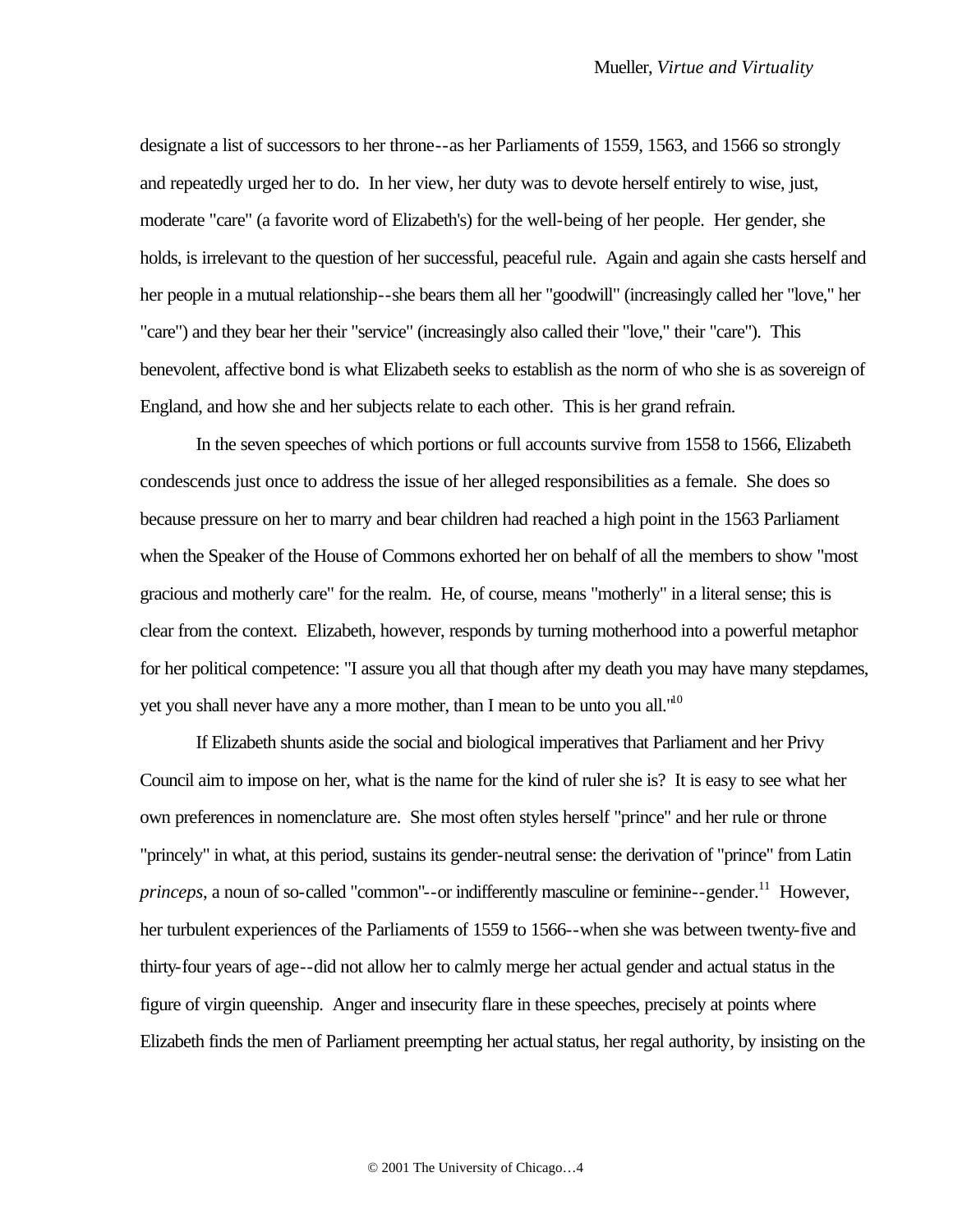imperatives, as they conceive them, of her actual gender for her. To the extent that these men try to compel her to wifehood and motherhood, they threaten her sovereignty.

In a fragmentary draft of the opening of her speech of November 5, 1566, in her own handwriting, Elizabeth scolds the Parliamentary delegation who have come "nigh a traitorous trick" in pressing her marriage like "bridleless colts" who "do not know their rider's hand, whom bit of kingly rein did never snaffle yet," punning angrily on "rein" and "reign."<sup>12</sup> In her fuller speech of the same day, she exclaims, "A strange thing that the foot should direct the head in so weighty a cause, which cause hath been so diligently weighed by us, for that it toucheth us far more than them." She pursues her sense of insult reaching nearly to injury: "Was I not born in the realm? Were my parents born in any foreign country? Is there any cause I should alienate myself from being careful over this country? Is not my kingdom here?" But the deepest sense of infringement and insubordination registered in this speech comes, shockingly, as Elizabeth's imagining of her own deposition. In projecting this unspeakable outcome, she reverses her otherwise consistent practice in other speeches of this period by stressing the gender specificity of her self-references: "Though I be a woman, yet I have as good a courage answerable to my place as ever my father [King Henry VIII] had. I am your anointed queen. I will never be by violence constrained to do anything. I thank God I am indeed endowed with such qualities, that if I were turned out of the realm in my petticoat, I were able to live in any place of Christendom."<sup>13</sup>

At this notable point, the speech of November 5, 1566 reveals the incompleteness and the vulnerability of Elizabeth's public project to recede into virtual gender by rendering actual gender irrelevant to her successful exercise of her prerogative. Under what is as yet only rhetorical compulsion from her subjects, she is brought to acknowledge that love is not the only virtue of the heart that a ruler must manifest; courage is also necessary. Her imagined deposition scene singles out courage as the virtue needed when confronting the limits or the forcible termination of one's sovereign authority. Courage emerges as secular, political, and strategic; it is not a theological source of empowerment. It also uniquely elicits gender anxiety from Elizabeth the queen.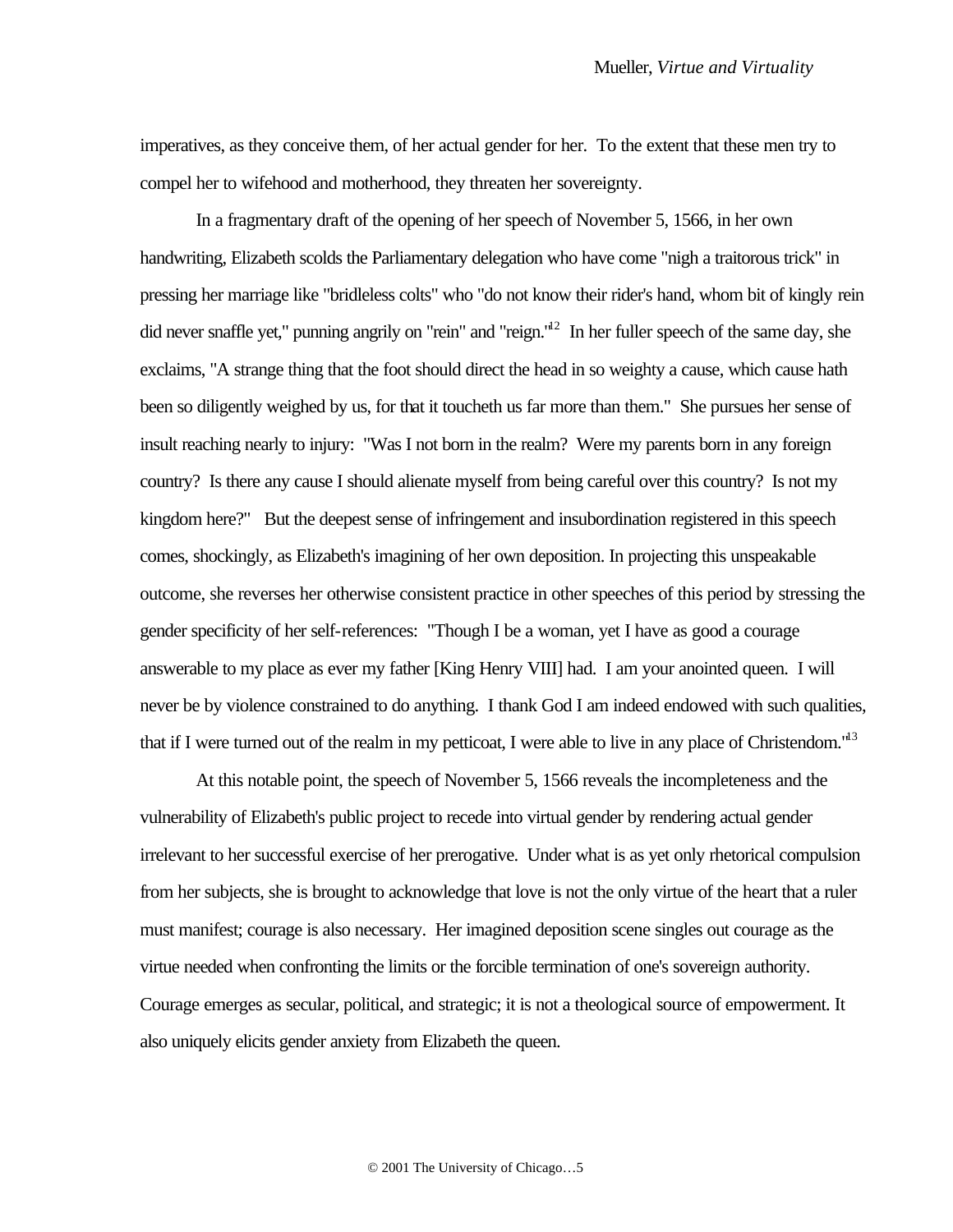She is sure that the legitimacy of her rule consists with her gender: "I am your anointed queen." She is also sure that the courage to assert her authority can consist with her feminine gender: "Though I be a woman, yet I have as good a courage answerable to my place as ever my father had." The gender anxiety attaches to courage that might have to go beyond merely asserting her authority. If Elizabeth fully possesses courage answerable to her place, then why the specter of being turned out of the realm in her petticoat, able to live in any place of Christendom? This seems to be a scenario of usurpation and exile, one spelling her political and military defeat or incapacity. So in an immediate assertion of capacity, she says: "I am indeed endued with such qualities"--a seeming reference to her mastery of several European vernaculars as well as Latin and Greek. But her father had seen to her acquisition of languages as potential accoutrements of statecraft, not of exile.<sup>14</sup>

So questions multiply in and around this passage. Could courage be a feminine trait of Elizabeth's as a monarch, or is it a virile concomitant of the "violence" that she has forsworn as an aspect of her policy--and perhaps could not practice effectually anyway? Under the most perilous circumstances, can a queen exercise sovereignty as successfully as a king? At this juncture the Virgin Queen intimates but does not address these questions. Not until the Armada crisis two decades later will she surmount the gender anxieties which she attaches to the question of maintaining her sovereign authority under the imminent threat of physical violence to her person and office.

In her 1576 and 1585 speeches to Parliament, Elizabeth's lengthening record of dedicated rule and her sense of God's special guidance and protection yield representations of a lofty, gender-neutral identity for herself in her relations with other human beings. Only in relation to God will she actualize her feminine gender, but then she does so for no literal, earthly purpose, rather, to assume a role that invests her virginity with sacredness.<sup>15</sup> Like the Blessed Virgin Mary and a select few other holy women of Scripture, she styles herself God's "handmaid." These are the words of her March 15, 1576 speech at the closing of Parliament: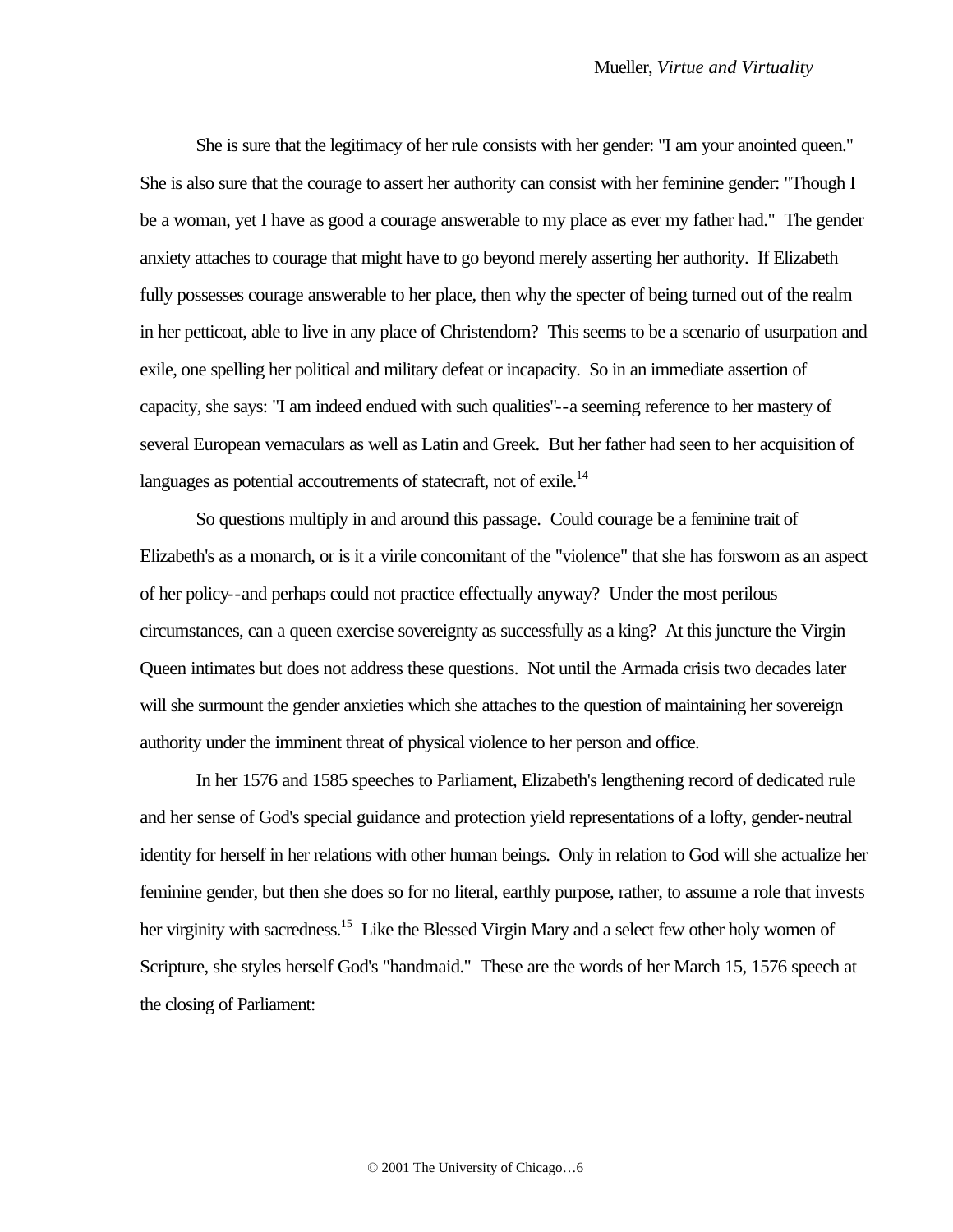As for those rare and special benefits which many years have followed and accompanied my happy reign, I attribute them to God alone, the Prince of rule, and count myself no better than His handmaid. . . . If I were a milkmaid with a pail on mine arm, whereby my private person might be little set by, I would not forsake my single state to match myself with the greatest monarch. . . . All these means of leagues, alliances and foreign strength I quite forsook, and gave myself to seek for truth without respect, reposing my assured stay in God's most mighty grace with full assurance. Thus I began, thus did I proceed, and thus I hope to end. These seventeen years and more, God hath both prospered and protected you with good success under my direction. And I nothing doubt but the same maintaining hand will guide you still and bring you to the ripeness of perfection. . . . for your behoof there is no way so difficult that may touch my private [self], which I could not well content myself to take. And in this case as willingly to spoil myself quite of myself, as if I should put off my upper garment when it wearies me, if the present state might not thereby be encumbered.<sup>16</sup>

Here the Queen not only claims virginity but reaffirms her unconditional preference for it, stating in effect that her life would be no Cinderella story even if she were Cinderella. She evokes a counterfactual image of a private female self, one sufficiently lowly to make life choices free of constraint because they are not seen to matter one way or the other:--"a milkmaid with a pail on mine arm, whereby my private person might be little set by." Even if she were the milkmaid that she is not, Elizabeth would remain the Lord's handmaid.<sup>17</sup> But she has not finished her relational self-accounting. This Lord's handmaid is equally and utterly the servant of England's well-being. In her words, "For your behoof there is no way so difficult that may touch my private, which I could not well content myself to take. And in this case as willingly to spoil myself quite of myself, as if I should put off my upper garment when it wearies me, if the present state might not thereby be encumbered."<sup>18</sup> For the good of England, Elizabeth merges into the public weal any personal self she might have, and does so as matter-of-factly as she would take off one of her heavily brocaded and jeweled gowns of state. She in effect works an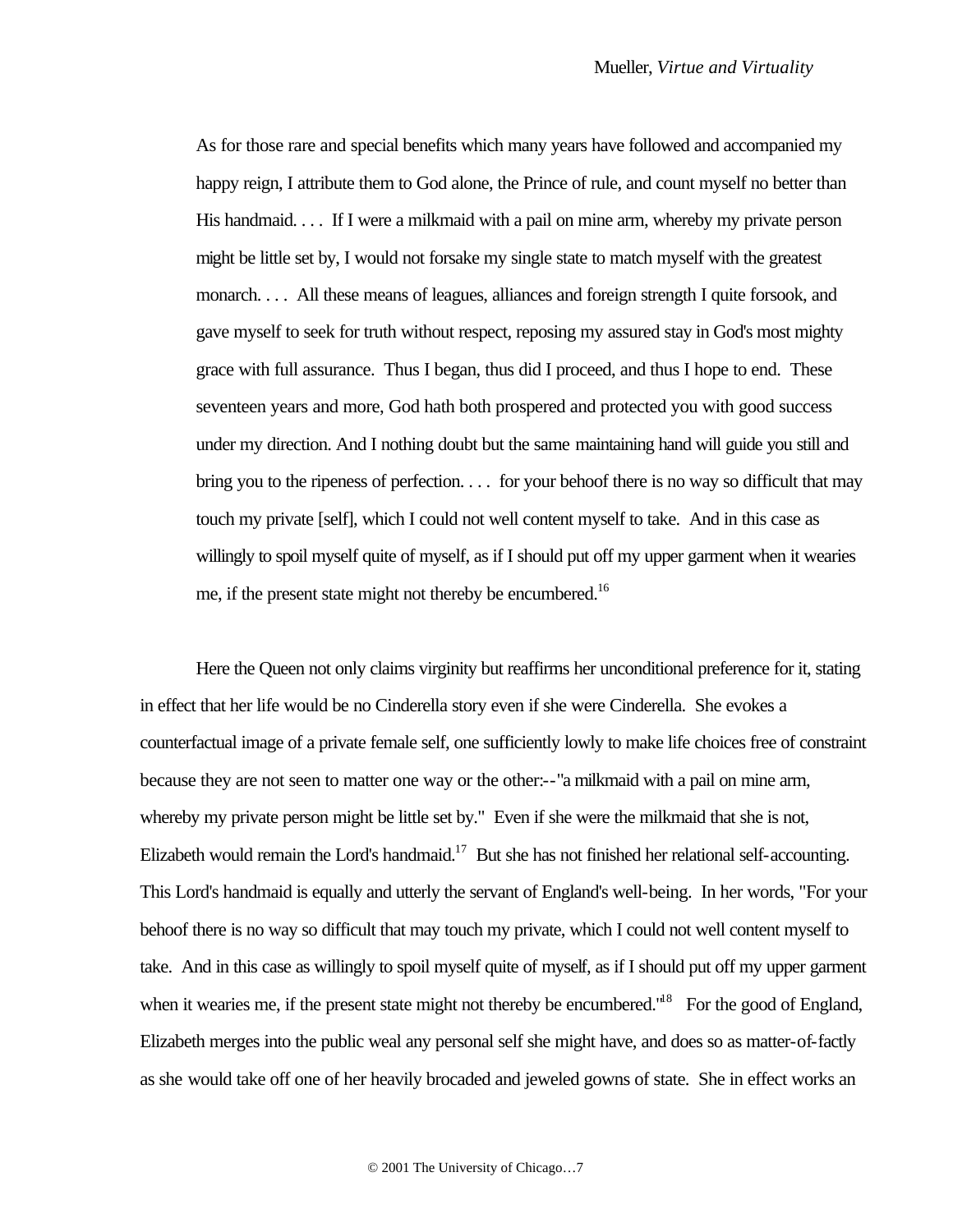innovation in Tudor political theory, producing the Queen's one body, the body politic, which has subsumed all else of her.<sup>19</sup>

This lofty, above-the-fray perspective on her self-representation alters sharply, however, in the two 1586 speeches replying to the Parliamentary petition urging the execution of Mary, Queen of Scots, who had been found guilty of capital offenses against Elizabeth's life and crown. (The ever more deadly animosity between the two queens had an eighteen-year prior history. In 1568, after being forcibly ejected from her realm, Mary had sought political asylum in England. Elizabeth's initially well-disposed reception turned into restrictive confinement as Mary plotted with English and Continental Catholics in an unending series of intrigues to put her on the throne of England.) The first of these speeches, which survives in a version with corrections in Elizabeth's handwriting, develops a striking equivalence between herself and Mary, Queen of Scots. Elizabeth has had to confront the fact "that one not different in sex, of like estate and my near kin, should be fallen into so great a crime. . . . My life hath been full dangerously sought, and death contrived." Elizabeth has tried by secret communication to get Mary to confess her wrongs and repent, just as if "we were but as two milkmaids with pails upon our arms, or that there were no more dependency upon us, but mine own life were only in danger, and not the whole estate of your religion and well doings." But Mary as queen has admitted to no more of a milkmaid's private identity than Elizabeth did in 1576 or will do here. That hypothetical private construction proves a failure and an illusion. Both Mary and Elizabeth are defined by their sovereign status, their political and religious opposition, and their mutually exclusionary predicaments: it is the one life or the other. In having to confront the present as, in effect, an ultimatum to her, Elizabeth in her first Parliamentary speech of 1586 develops her second scenario of violent death which, like that of her expulsion from her kingdom in her 1566 speech, unfolds in highly gender-specific terms:

Former remembrances, present feeling, and future expectation of evils, I say, have made me think an evil is much the better the less while it endureth, and . . . taught me to bear with a better mind these treasons than is common to my sex--yea, with a better heart, perhaps, than is in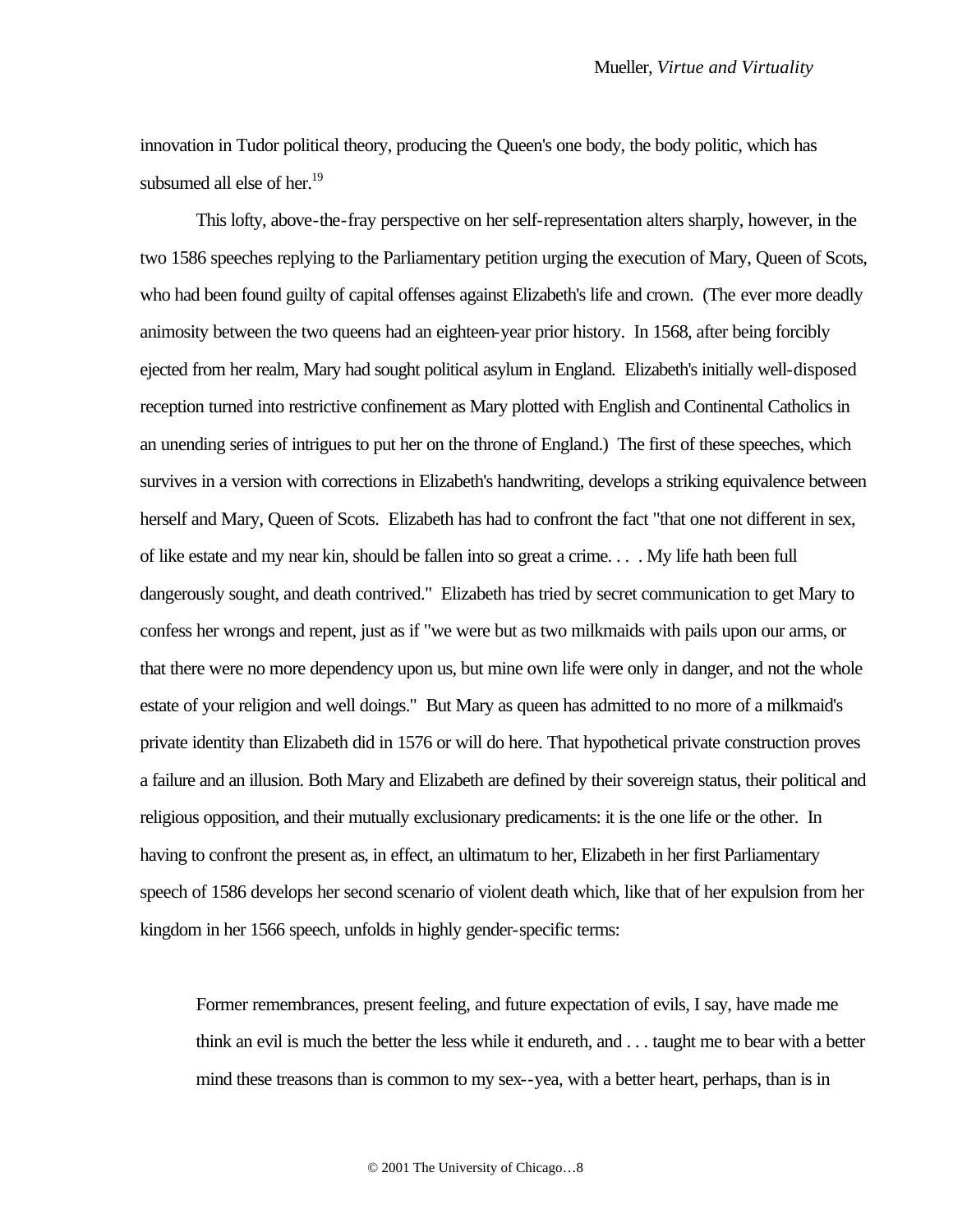some men. . . . I thus conceived: that had their purposes taken effect, I should not have found the blow before I had felt it, nor though my peril should have been great, my pain should have been but small and short. Wherein as I would be loath to die so bloody a death, so doubt I not but God would have given me grace to be prepared for such a chance.<sup>20</sup>

#### **Elizabeth and the cardinal political virtues**

The judicial imperative of executing Mary, Queen of Scots is the first of two crises that compel Elizabeth to articulate, with gender-specific attributes, her understanding of herself as meriting the throne of England. Her earlier confident pronouncements on the virtuality of her gender, its irrelevance to virtuous and successful rule as she understands it, do not suffice at such a perilous juncture. In the copy of her second speech in answer to the Parliamentary petition for Mary's execution, delivered November 24, 1586 and likewise bearing revisions in her own hand, Elizabeth returns to her earlier mode of selfaccounting and pronounces on her philosophy of ethical sovereignty for the first time in her writing. She gives her view of the qualities requisite to a ruler--three out of the four she names are Plato's cardinal political virtues--and she also specifies what she considers to be their linkages with gender:

I was not simply trained up, nor in my youth spent my time altogether idly, and yet when I came to the crown, then entered I first into the school of experience: bethinking my self of those things that best fitted a king--justice, temper[ance], magnanimity, judgment--for I found it most requisite that a prince should be endued with justice, that he should be adorned with temperance, I conceived magnanimity to beseem a royal estate possessed by whatsoever sex, and that it was necessary that such a person should be of judgment. . . . And for the two first this may I truly say: among my subjects I never knew a difference of person where right was one, nor never to my knowledge preferred for fact what I thought not fit for worth. . . . For the two latter I will not boast. . . . But this dare I boldly affirm: my verdict went ever with the truth of my knowledge. $21$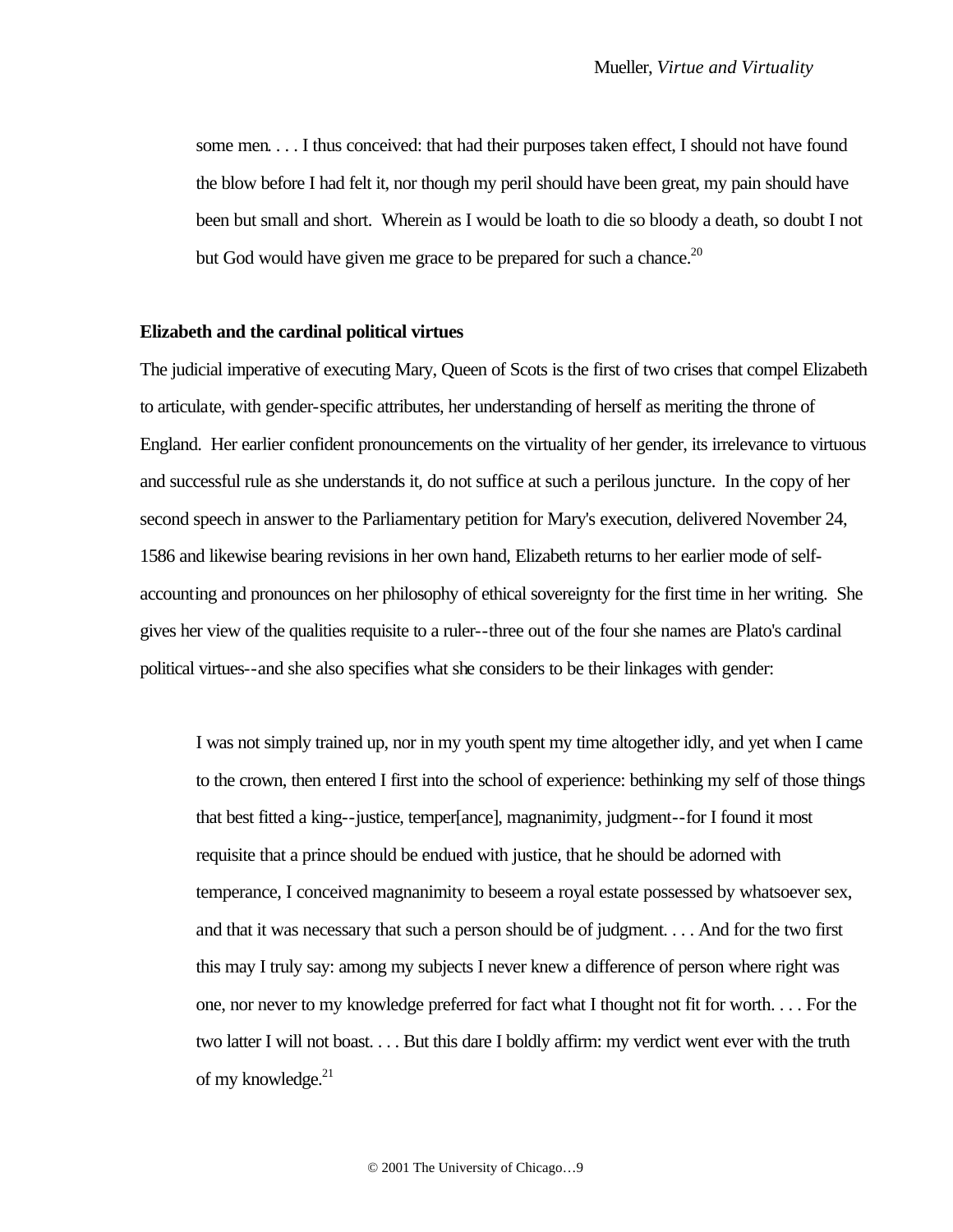Elizabeth had studied the Greek text of Plato with her tutor Roger Ascham.<sup>22</sup> Here she alludes to Book 4 of the *Republic*, where, at 427e, it is agreed that the state, if rightly founded, will be good in the full sense of the word--that is, wise, courageous, temperate, and just--and where, at 441e-442e, wisdom, courage, temperance, and justice are specified as the attributes of the just man.<sup>23</sup> Significantly, Elizabeth omits courage from her otherwise Platonic quartet of the cardinal political virtues. In its place, she says, she conceived "magnanimity to beseem a royal estate possessed by whatsoever sex." Her substitution seems to bespeak uncertainty whether "a royal estate possessed by whatsover sex" could attain the virtue of courage. In fact, a look at etymologies that Elizabeth would have known shows that the gender trouble attaching to Greek *andreia*, the term for "courage" in these *Republic* passages, is real. Its root meaning is manliness (from *andros*); its most constant classical association is with a fighting spirit on the battlefield, the steadiness to risk death and kill, even though the word comes to acquire a more general meaning of "courage." A Latin cognate, *virtus* (from *vir*, a man), poses a similar problem in equating "virtue" with "force.<sup>"24</sup> Evidently Elizabeth thought that sustaining her claim to be a body fit to govern England would require her, a female, to replace the Platonic cardinal political virtue of courage with "magnanimity."

Elizabeth's substitution is sufficiently drastic to have no Platonic source.<sup>25</sup> Aristotle defines Greek *megalopsychia* (Latin *magnanimitas*) in the *Nicomachean Ethics* at 1123b 6-9. The sense of this virtue is more literally rendered in English as "great-spiritedness" or "great-souledness." Aristotle praises it as "the crowning beauty of the virtues," a lofty pride and self-esteem that reach "moral nobility" through concern for one's honor and dishonor.<sup>26</sup> It testifies to the tenacious hold of gender difference on even the independent and innovative mind of Elizabeth that the virtue she substitutes for the seemingly non-gender-neutral courage also proves to be non-gender-neutral in an important way. The feminine sense of great-souled concern for one's honor is an impeccably respectable sexual reputation. The masculine sense of great-souled concern for one's honor is unblemished public esteem. Elizabeth says that she "conceived magnanimity to beseem a royal estate possessed by whatsoever sex." Consistent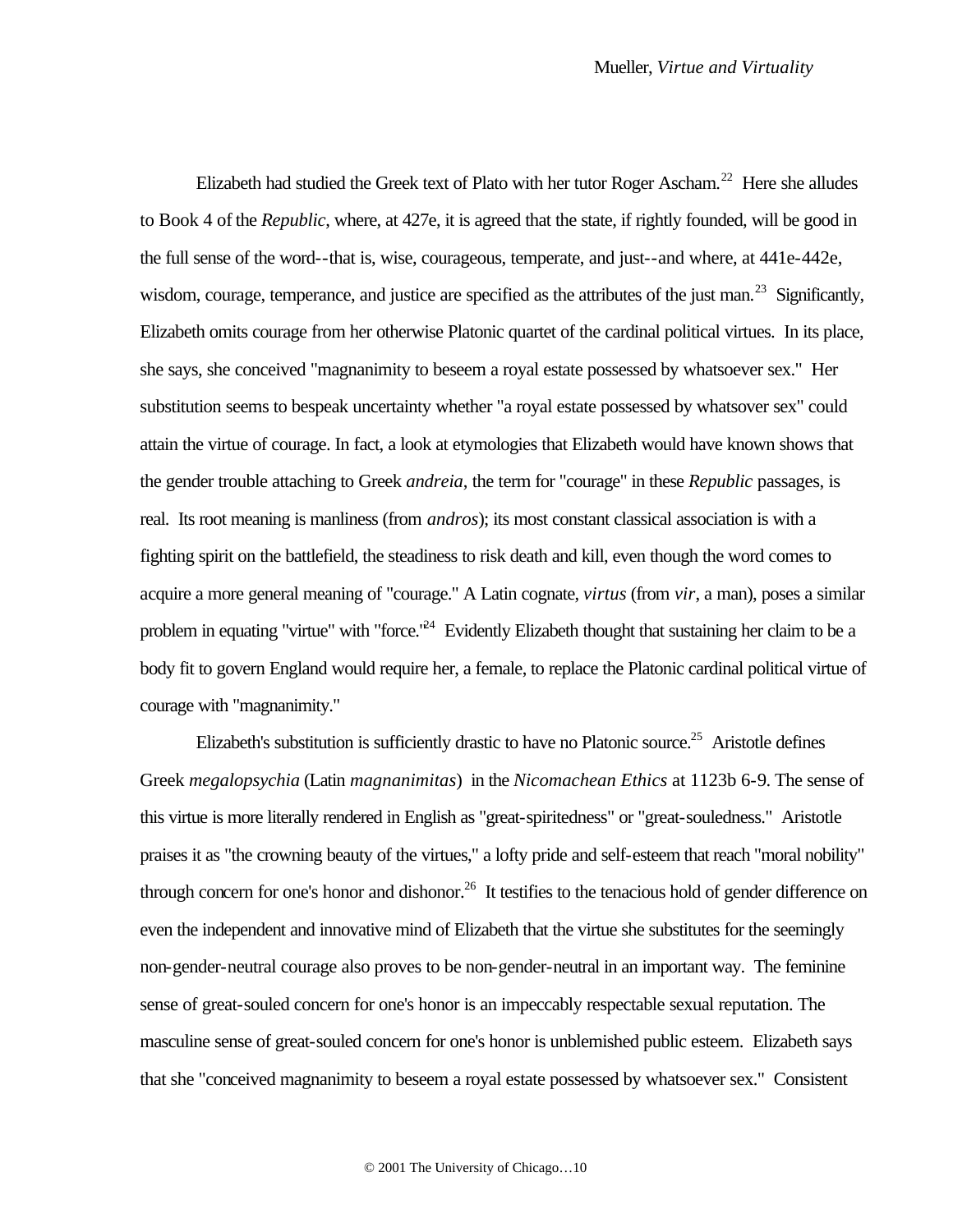with her earlier claims to virtual gender, Elizabeth as sovereign could well have thought of herself as being great-souled in both a feminine and a masculine sense. Perhaps, indeed, this dually gendered concern for honor as impeccable sexual reputation and unblemished public esteem is what she fundamentally means by virgin queenship.

It also testifies to the residual hold of conventional gender roles on the mind of Elizabeth that, as late as 1586, she can ascribe to a monarch of either sex a lofty pride and self-esteem focused chiefly on honor and dishonor, yet cannot ascribe to a monarch of either sex courage understood as the shedding of an enemy's blood in battle. This second speech of 1586 ends with Elizabeth's "answer answerless" to the question whether she will proceed judicially to Mary's beheading. She entreats the men of Parliament: "Excuse my doubtfulness, and take in good part my answer answerless: wherein I attribute not so much to my own judgment, but that I think . . . if I should say I would not do what you request, it might peradventure be more then I thought, and to say I would do it, might perhaps breed peril of that you labor to preserve"--namely, her own life and crown.<sup>27</sup> In the gender-specific vocabulary to which she is forced at points of greatest threat to her personally, Elizabeth may be in a kingly seat or a kingly estate, but she cannot say of herself that she is a "king" in the full Platonic sense of possessing the four cardinal political virtues. Courage demonstrated in the taking of an enemy's life is not an attribute to which she ever explicitly lays claim in the self-representations of her Parliamentary speeches.

#### **"The heart and stomach of a king"**

Elizabeth first unambiguously claims possession of the virtue of courage in her speech to the English troops at Tilbury camp on August 9, 1588, during the period of anxious uncertainty following the stormracked dispersal of the Armada, the supposedly invincible expeditionary force of Spanish galleons and troops, that had failed in its intended invasion of England on July 27. This speech acknowledges the political connection between Mary's execution and the sending of the Armada as an act of Catholic vengeance on Elizabeth. This speech also traces the moral connection between Platonic courage and Aristotelian magnanimity: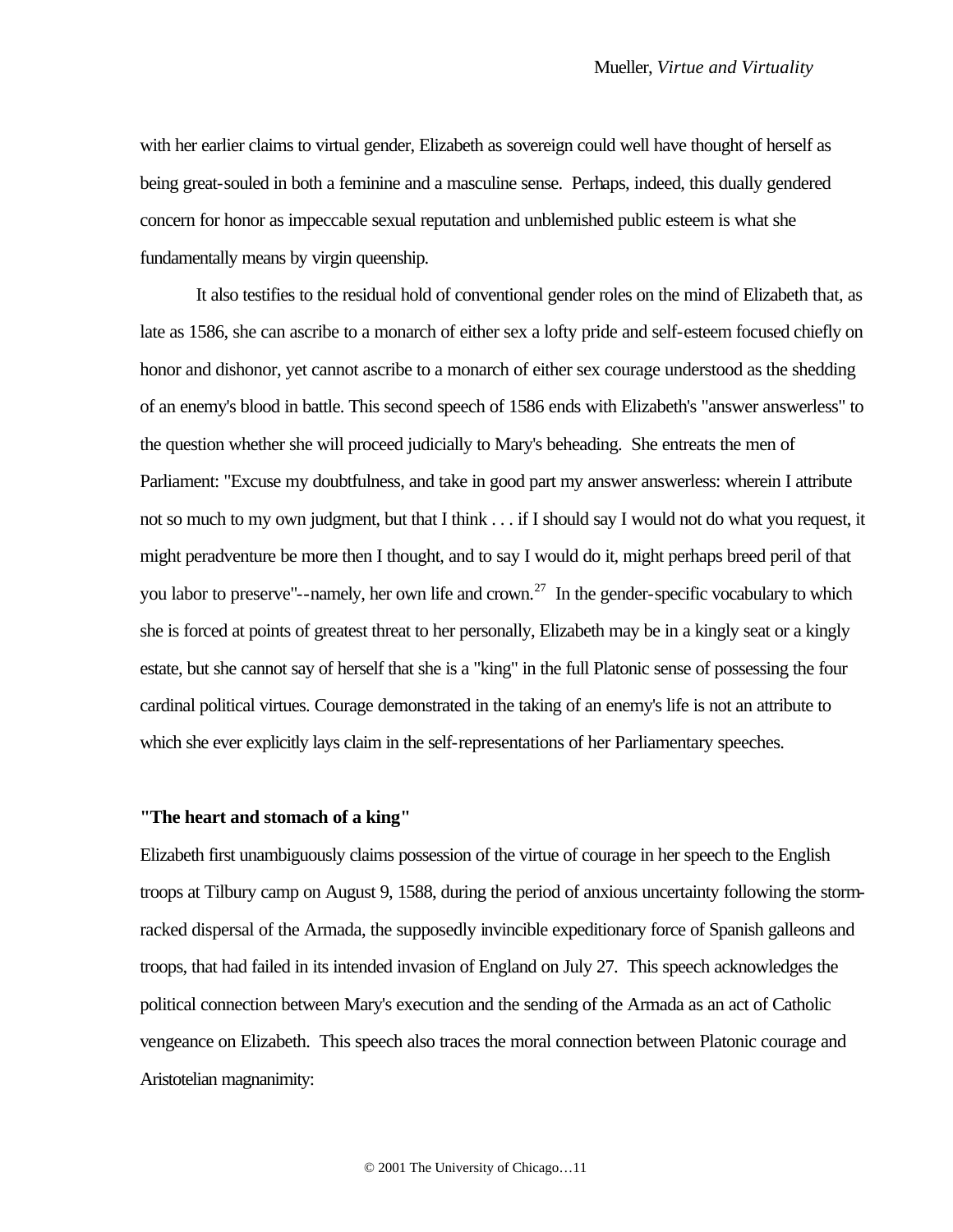I am come among you at this time . . . , being resolved in the midst and heat of the battle to live and die amongst you all, to lay down for my God and for my kingdom and for my people mine honor and my blood even in the dust. I know I have the body but of a weak and feeble woman, but I have the heart and stomach of a king, and of a king of England too. And take foul scorn that Parma or any prince of Europe should dare to invade the borders of my realm: to the which rather then any dishonor shall grow by me, I myself will venture my royal blood, I myself will be your general, judge, and rewarder of your virtue in the field.<sup>28</sup>

That she speaks and acts for the first time in an overtly military context alters every element that had long been of defining importance in Elizabeth's self-representations. Her self-expending care that has doubly bound her to God and to her people no longer conforms to the model of Christlike self-sacrifice, but is now that of a warrior risking both life and reputation to repel an enemy aggressor. Her *megalopsychia* or magnanimity appears in her "foul scorn that . . . any prince of Europe should dare to invade the borders of my realm."<sup>29</sup> Her *andreia* or manliness of battle courage appears in her resolve "in the midst and heat of the battle to live and die . . . , to lay down . . . mine honor and my blood even in the dust."

Most significantly, Elizabeth at Tilbury sets aside her former insistence on the irrelevance of gender to good and successful rule. She claims to possess, not a courage as answerable to her place as ever her father had (the analogical formulation in her 1566 Parliamentary speech), but, in a direct selfpredication, the heart and stomach of a king of England. The heart was both the seat of courage--hence the English etymology by way of Anglo-French *cor* and *corage*--and the seat of royal identity, commanding special regard to where a monarch's heart was buried. The stomach was the organ for doing violent or distasteful deeds deemed necessary, like bloodshed in certain circumstances.<sup>30</sup> At Tilbury Elizabeth's great-souledness becomes "stomach" because of the crucial convergence, which she registers, of her "heart" to produce courage. What might remain her understanding of the virtuality of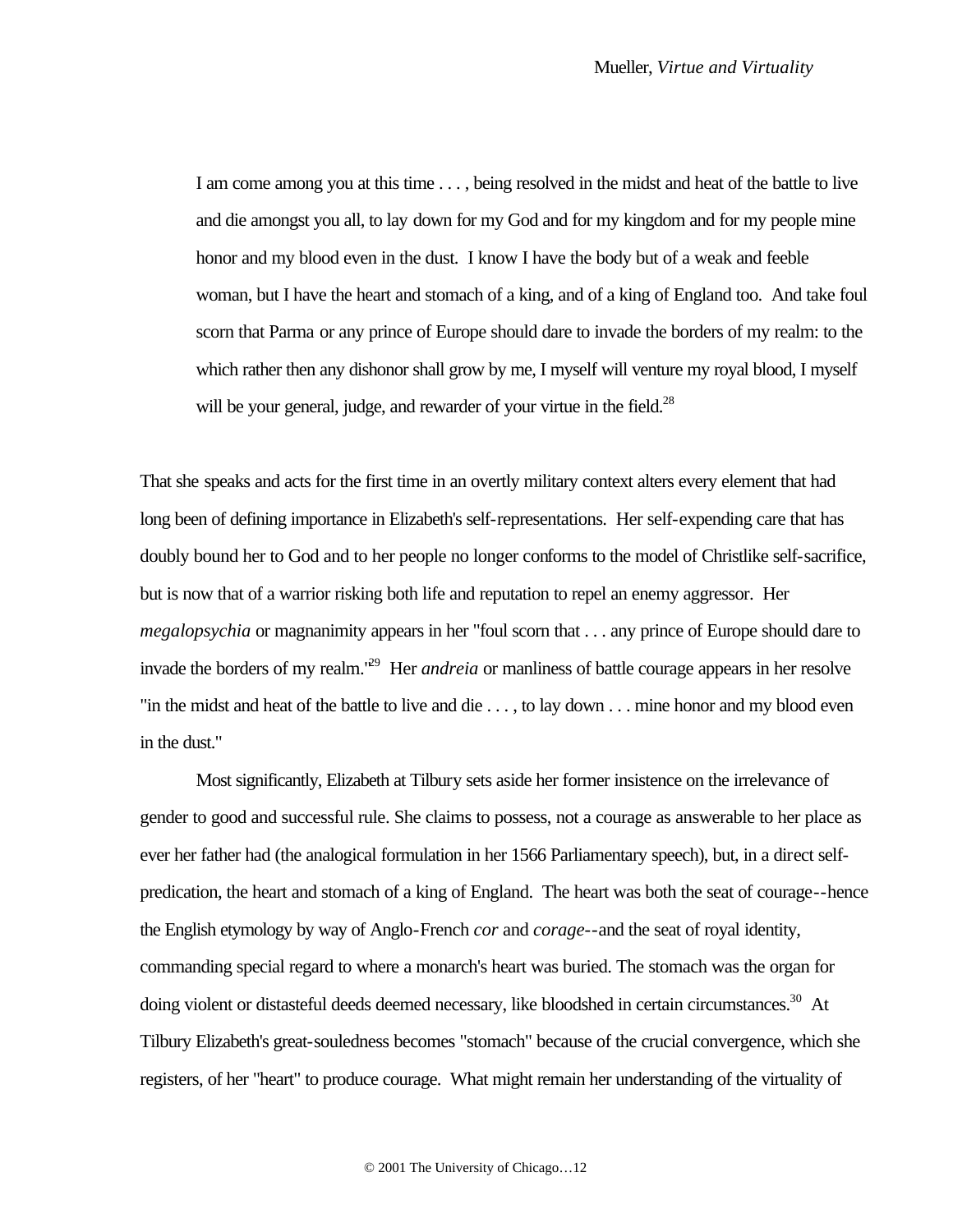her gender in a long reign of peace--the irrelevance of being a woman to her record as a ruler--must now, in the context of war and its different standards for a ruler's competency, take on an androgynous character.<sup>31</sup> At this point of supreme crisis Elizabeth must and does conflate femininity and masculinity in the Queen's One Body, the body politic centered on her as its heart and head, as she acts as "general, judge, and rewarder of virtues in the field."<sup>32</sup>

#### **King, queen, and prince**

A final paradox involving virtue and virtuality waits in the wings, however. Once Elizabeth had represented herself as the entity King-and-Queen and laid claim to the full Platonic quartet of political virtues, then and then only, it appears, could the factor of gender become truly irrelevant--in the sense of indifferent--to her representations of her sovereignty. Among the evidence of gender lability in Elizabeth's late Parliamentary speeches, the celebrated "Golden Speech" of November 30, 1601 offers the richest array of self-references deployed according to a principle of indifferent access, as Elizabeth speaks of herself now as a king, now as a queen, now as a prince. She begins by acknowledging her thankfulness, as "a loving king," to those members of Parliament who have informed her that various appointees of hers have abused her trust and grants of privileges, yet have done so without in any way impugning her prerogative. "They doubt not," she says, "it is lawful for our kingly state to grant gifts of sundry sorts of whom we make election, either for service done, or merit to be deserved, as being for a king to make choice on whom to bestow benefits." She then pursues her self-accounting across a full spectrum of gender references:

You must not beguile yourselves nor wrong us to think that the glosing luster of a glittering glory of a king's title may so extol us, that we think all is lawful what we list, not caring what we do. . . . The vaunting boast of a kingly name may deceive . . . such a prince as cares but for the dignity, nor passes not how the reins be guided, so he rule. . . . But you are cumbered (I dare assure) with no such prince, but such a one as looks how to give account afore another tribunal seat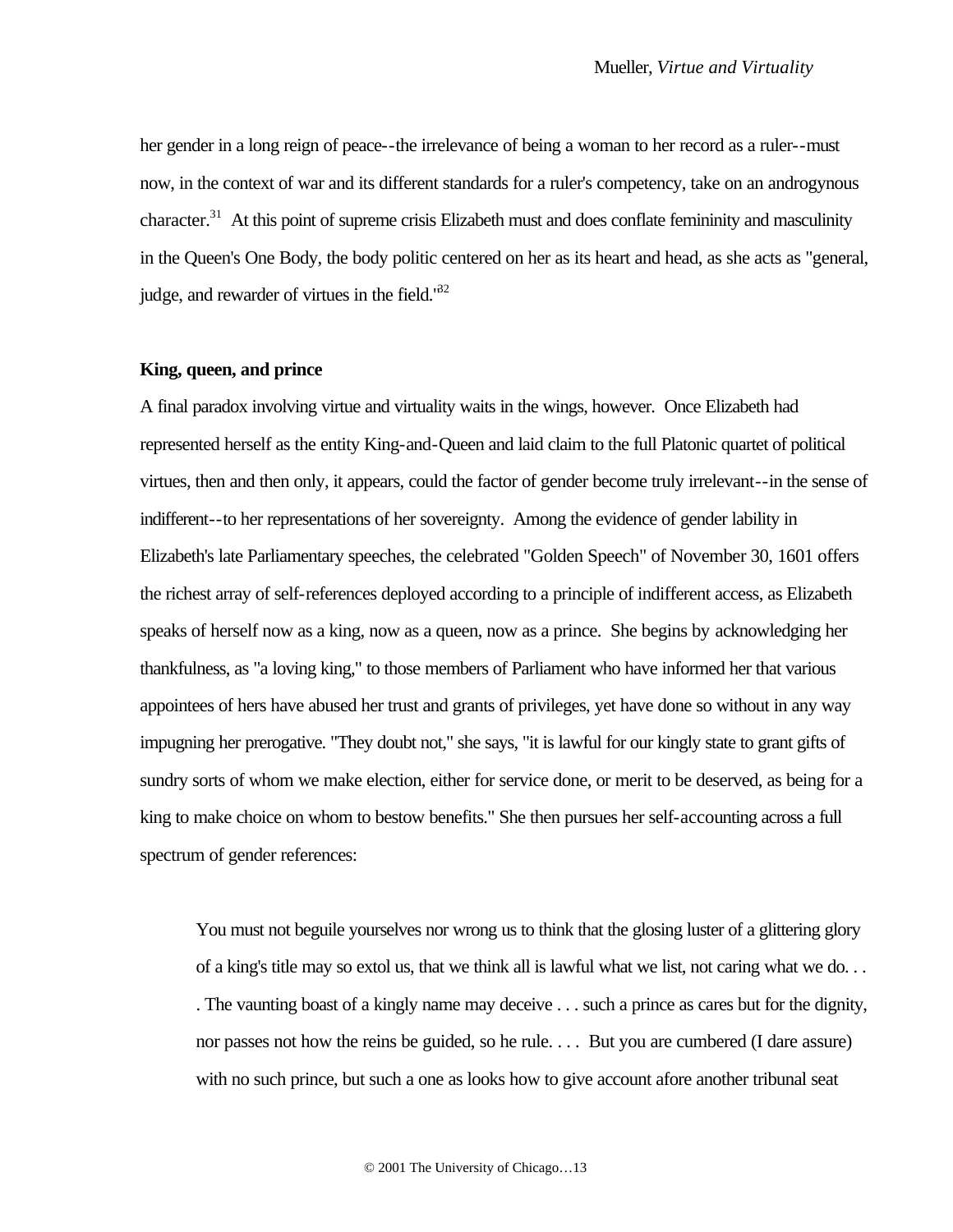than this world affords. . . . We think ourselves most fortunately born under such a star as we have been enabled by God's power to have saved you under our reign from foreign foes, from tyrants' rule, and from your own ruin; and do confess that we pass not so much to be a queen, as to be a queen of such subjects, for whom (God is witness, without boast or vaunt) we would willingly lose our life, ere see such to perish. . . . So great is my pride in reigning as she that wisheth no longer to be than best and most would have me so.<sup>33</sup>

I have argued that the early Elizabeth insisted on the virtuality of her gender as the condition of her sovereignty and the competence of her rule. She would not fulfill her responsibility and authority through the social and biological roles of wife and mother, only through the metaphoric yet dynamic roles of her country's mother and God's handmaid. She could amply configure her life and death in those terms, to which gender was immaterial except as a foil to exalt divine providence and power. Yet the prospect and the eventual necessity of shedding the blood of another queen, a kinswoman, a mortal enemy, compounded with the Armada invasion to spur a later Elizabeth to a new species of selfunderstanding and self-representation in terms of the (somewhat adapted) Platonic quartet of political virtues. This self-understanding, in its key component, was almost impossibly demanding when it required of her the courage to take her enemy's life. As her rhetorical formulations demonstrate, such courage could not remain virtually gendered or gender-neutral for Elizabeth; she could only articulate and claim it as "the heart and stomach of a king."

The gender specificity here is both complicated and clarified by the recognition that it applies to Elizabeth's body politic, not to the natural body that her sovereignty had merged with it. Nevertheless, her masculine courage appears to have been actual enough: she did execute Mary; she came to resist the invading Spanish at Tilbury; she did speedily try and execute the earl of Essex for his treasonous armed uprising against her in 1601. What remains finally significant, I think, about Elizabeth's manipulations of gender in her public self-representations is the creative pressure that the perils and extremities of her experience during her long reign placed upon her. She would seek justification for her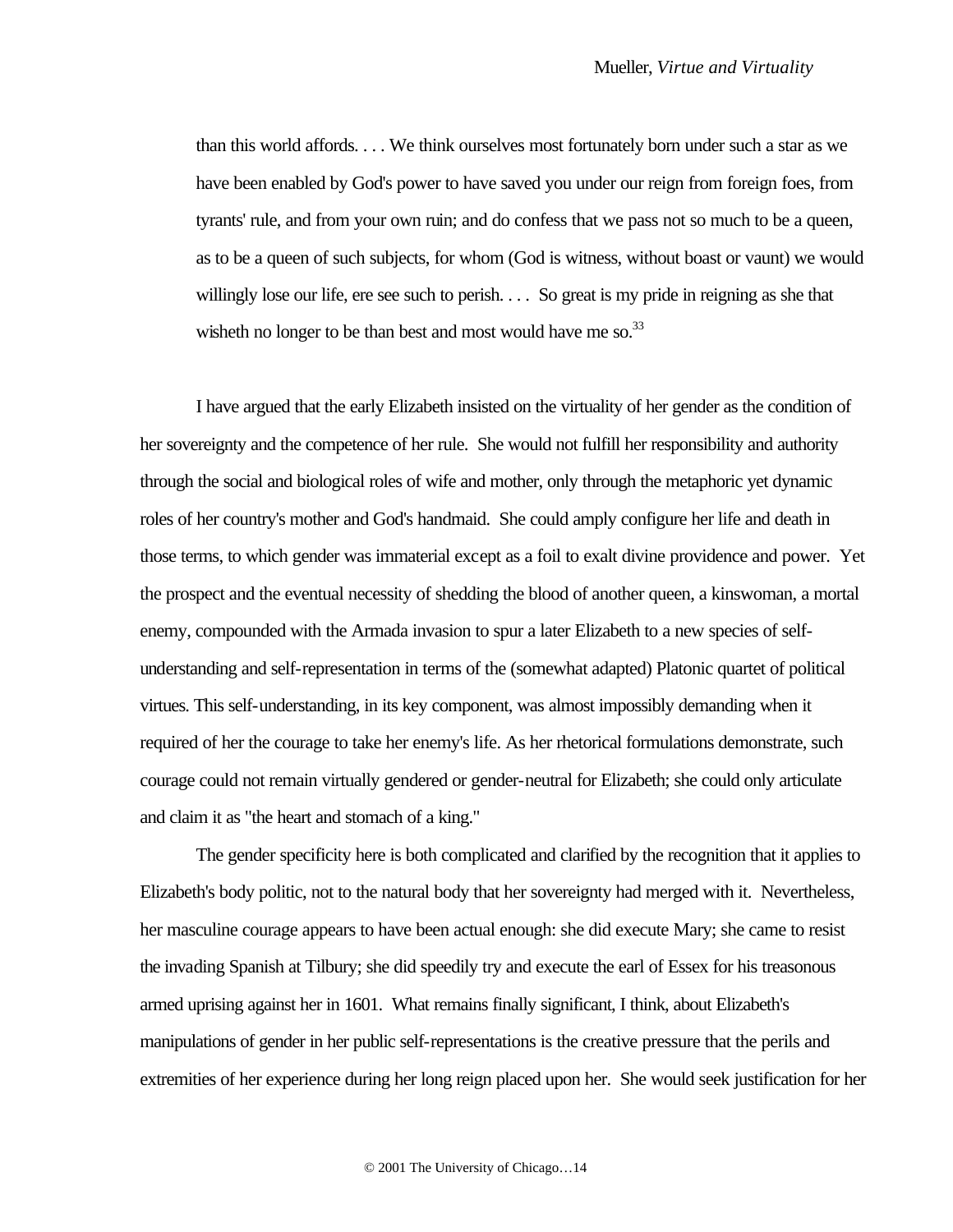sovereignty in every crucial register of her time and culture because she defined the measure of her rule as omnicompetence. Having found such justification, secular as well as sacred, masculine as well as feminine, the late Elizabeth could again be indifferent about the factor of gender in relation to her fitness for her royal office.

But this late indifference, which permits her to range through a whole gamut of gender terms in referring to herself, is quite unlike the indifference voiced early in her reign, where all she could do was insist that her sex would not disqualify her from ruling the realm with full dedication and the most loving and most positive intentions. As documented mainly by her Parliamentary speeches, she quite selfcognizantly derived her gendered identity from her royal office as she determined, over time, what its conscientious exercise made her out to be--whether prince or queen, princess or king, but always a consummate sovereign of England's people. These determinations, moreover, are not merely deterministic; Elizabeth's various titles for herself are readable traces of her political and personal desires. We have, perhaps, been slow to recognize her achievement because we ordinarily track the determinants of gender identity at more mundane cultural levels than the one she occupied. Elizabeth I may be the first social constructivist of gender who is on record in her own words, as a principal agent of her own public formation.

*A version of this article was delivered as a lecture on October 26, 1999 to the Washington, D.C. chapter of the University of Chicago Alumni Club. Copyright 2001 The University of Chicago.*

 $\overline{a}$ 

<sup>&</sup>lt;sup>1</sup> See, for example, Philippa Berry, *Of Chastity and Power: Elizabethan Literature and the Unmarried Queen* (New York, 1989); Carole Levin, *"The Heart and Stomach of a King": Elizabeth I and the Politics of Sex and Power* (Philadelphia, 1994), chs. 4, 5, and 7; Helen Hackett, *Virgin Mother, Maiden Queen: Elizabeth I and the Cult of the Virgin Mary* (New York, 1995); Leah S. Marcus, "Shakespeare's Comic Heroines, Elizabeth I, and the Political Uses of Androgyny," in *Women in the Middle Ages and Renaissance*, ed. Mary Beth Rose (Syracuse, N. Y., 1986), pp. 135-53, and *Puzzling Shakespeare: Local Reading and Its Discontents* (Berkeley and Los Angeles,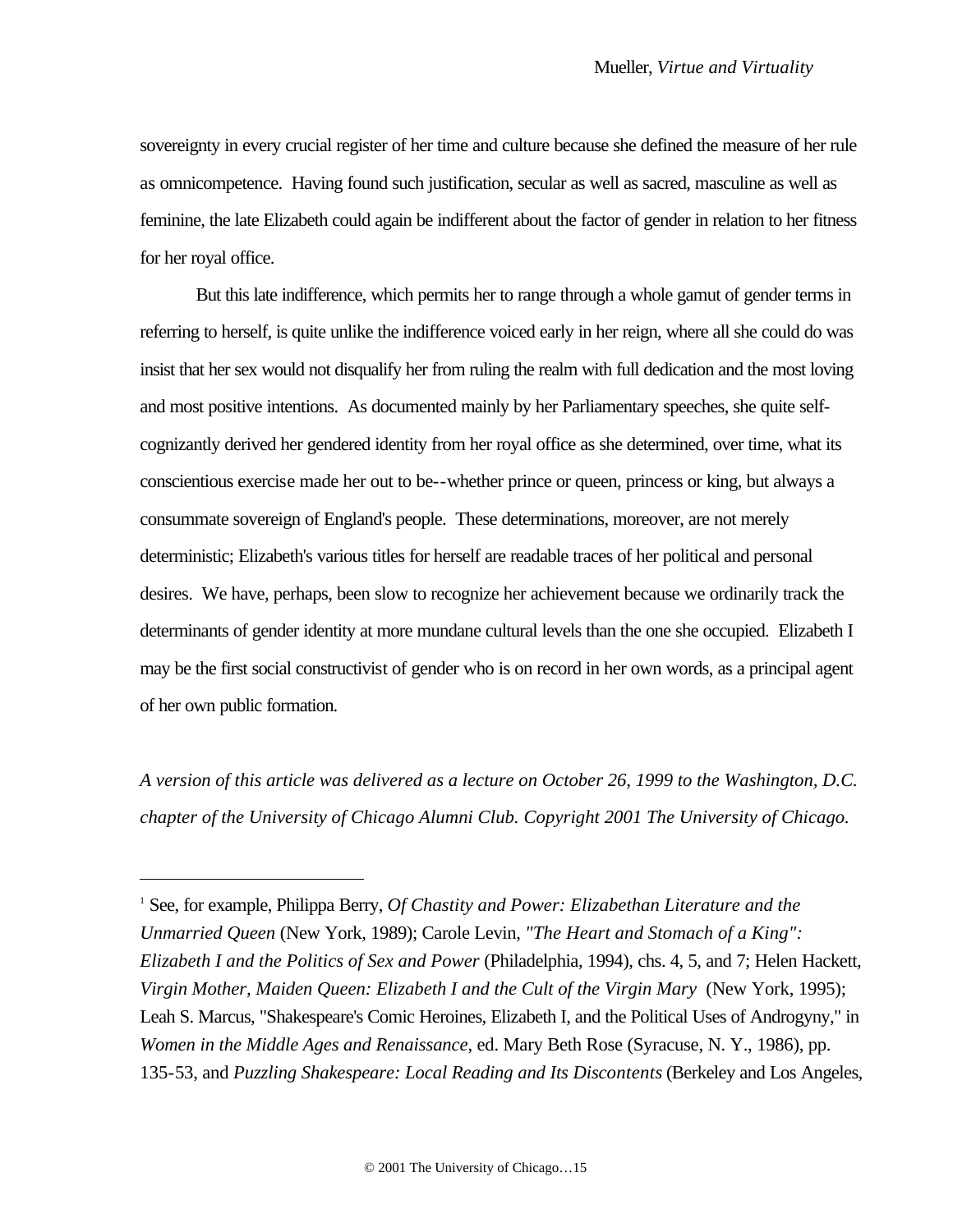1988); Louis Montrose, *The Purpose of Playing: Shakespeare and the Cultural Politics of the Elizabethan Theatre* (Chicago, 1996).

<sup>2</sup> Nanette Salomon, "Positioning Women in Visual Convention: The Case of Elizabeth I," in *Attending to Women in Early Modern England*, ed. Betty S. Travitsky and Adele F. Seeff (London, 1994), pp. 64-95.

<sup>3</sup> Important pioneering accounts of Elizabeth as self-authoring include Allison Heisch, "Queen Elizabeth I: Parliamentary Rhetoric and the Exercise of Power," *Signs* 1 (1975): 31-55; and Frances Teague, "Queen Elizabeth in Her Speeches," in *Gloriana's Face: Women, Public and Private, in the English Renaissance*, ed. S. P. Cerasano and Marion Wynne-Davies (Detroit: Wayne State Univ. Press, 1992), pp. 63-78. Maria Perry, *The Word of a Prince: A Life of Elizabeth I from Contemporary Documents* (Woodbridge, Suffolk: Boydell Press, 1990), succeeds admirably in writing a biography of Elizabeth in her own words up to the early 1570s, but thereafter relies much more heavily on contemporaries' reports of the Queen's words and actions.

4 Levin, *"Heart and Stomach of a King,"* p. 176, n. 14.

 $\overline{a}$ 

5 Constance Jordan, *Renaissance Feminism: Literary Texts and Political Models* (Ithaca, 1990), p. 131; cf. p. 202 as well as Jordan's article, "Representing Political Androgyny: More on the Siena Portrait of Queen Elizabeth I," in *The Renaissance Englishwoman in Print*, ed. Anne M. Haselkorn and Betty S. Travitsky (Amherst, Mass., 1990), pp. 157-76.

6 The classic exposition is Ernst H. Kantorowicz, *The King's Two Bodies: A Study in Mediaeval Political Theory* (Princeton, 1957), who stresses the theological derivation of this political conception; see also Marie Axton, *The Queen's Two Bodies: Drama and the Elizabethan Succession* (London, 1977).

7 1 Mary, st. 3, c. 1, in J. R. Tanner, ed., *Tudor Constitutional Documents, A.D. 1485-1603* (Cambridge: Cambridge Univ. Press, 1930), pp. 123-24; cf. Heisch, "Queen Elizabeth I," p. 35.

8 Levin, *"Heart and Stomach of a King,"* p. 121.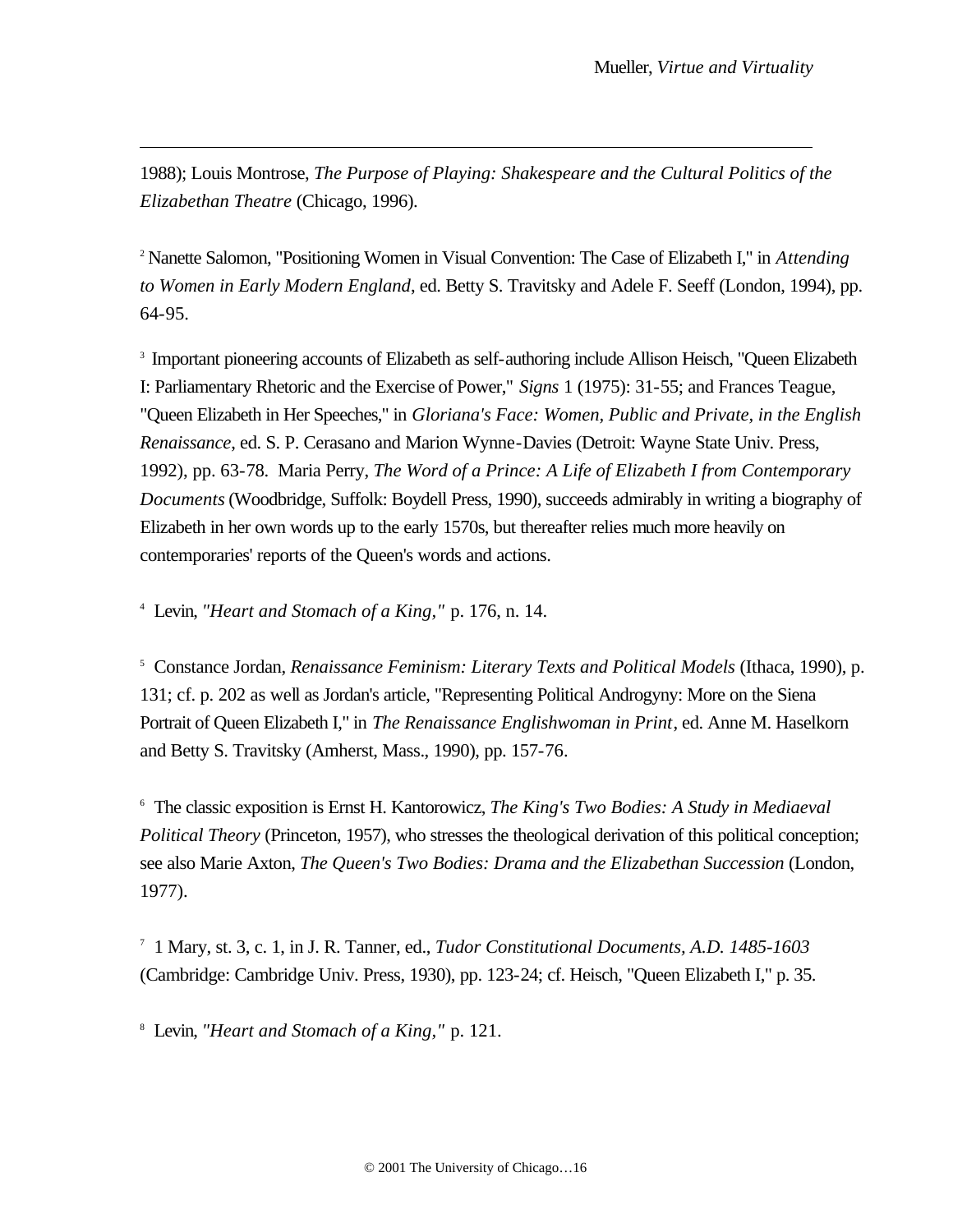9 Laurie J. Shannon identified the centrality of this device in "The Queen's Account" (unpublished paper delivered at the session on "The Writings of Elizabeth I," MLA Convention, Chicago, December 1995).

<sup>10</sup> Elizabeth I: Collected Works, ed. Leah S. Marcus, Janel Mueller, and Mary Beth Rose (Chicago, 2000), pp. 73, 72, cited hereafter as *CW*.

<sup>11</sup> See *Oxford English Dictionary*, "prince," 1b. She may use the adjective "kingly" in self-reference, as in "princely seat and kingly throne" (January 28, 1563) or "kingly rein" (fragment of November 5, 1566), but she never calls herself a "king" in this period. Carole Levin's failure to register that "prince" can be gender-neutral somewhat lessens the value of her discussion of "Elizabeth as King and Queen" (*"Heart and Stomach of a King*,*"* chap. 5, esp.p. 125).

 $12$  *CW*, p. 93.

 $\overline{a}$ 

13 *CW*, pp. 96, 95.

<sup>14</sup> See Elizabeth's public Latin oration at Oxford University, September 5, 1566, as preserved in Bodleian, Rawlinson MS D.273, fol. 111r: "Sanè fateor patrem meum diligenter curavisse ut in bonis litteris recte instituerer, atque quidem in multarum linguarum varietate enim versata sum" (Indeed I confess that my father took most diligent care to have me correctly instructed in good letters, and I was even engaged in the variety of many languages--my translation).

<sup>15</sup> Helen Hackett shows that panegyrists from the late 1570s onward regularly ascribe sacred virginity to Elizabeth (*Virgin Mother, Maiden Queen*, chaps. 4-5, 7).

<sup>16</sup> *CW*, pp. 169, 170.

<sup>17</sup> Two contemporary sources indicate autobiographical origins for Elizabeth's milkmaid image. In rehearsing the dangers and deprivations of her imprisonment in Woodstock Castle by her sister, Queen Mary, in 1554, John Foxe editorializes: "Thus this worthy lady, oppressed with continual sorrow, could not be permitted to have recourse to any friends she had, but still in the hands of her enemies was left desolate. . . . Whereupon no marvel if she, hearing upon a time, out of her garden at Woodstock, a certain milkmaid singing pleasantly, wished herself to be a milkmaid as she was; saying that her case was better, and life more merry than was hers, in that state as she was" (John Foxe, *Acts and Monuments*,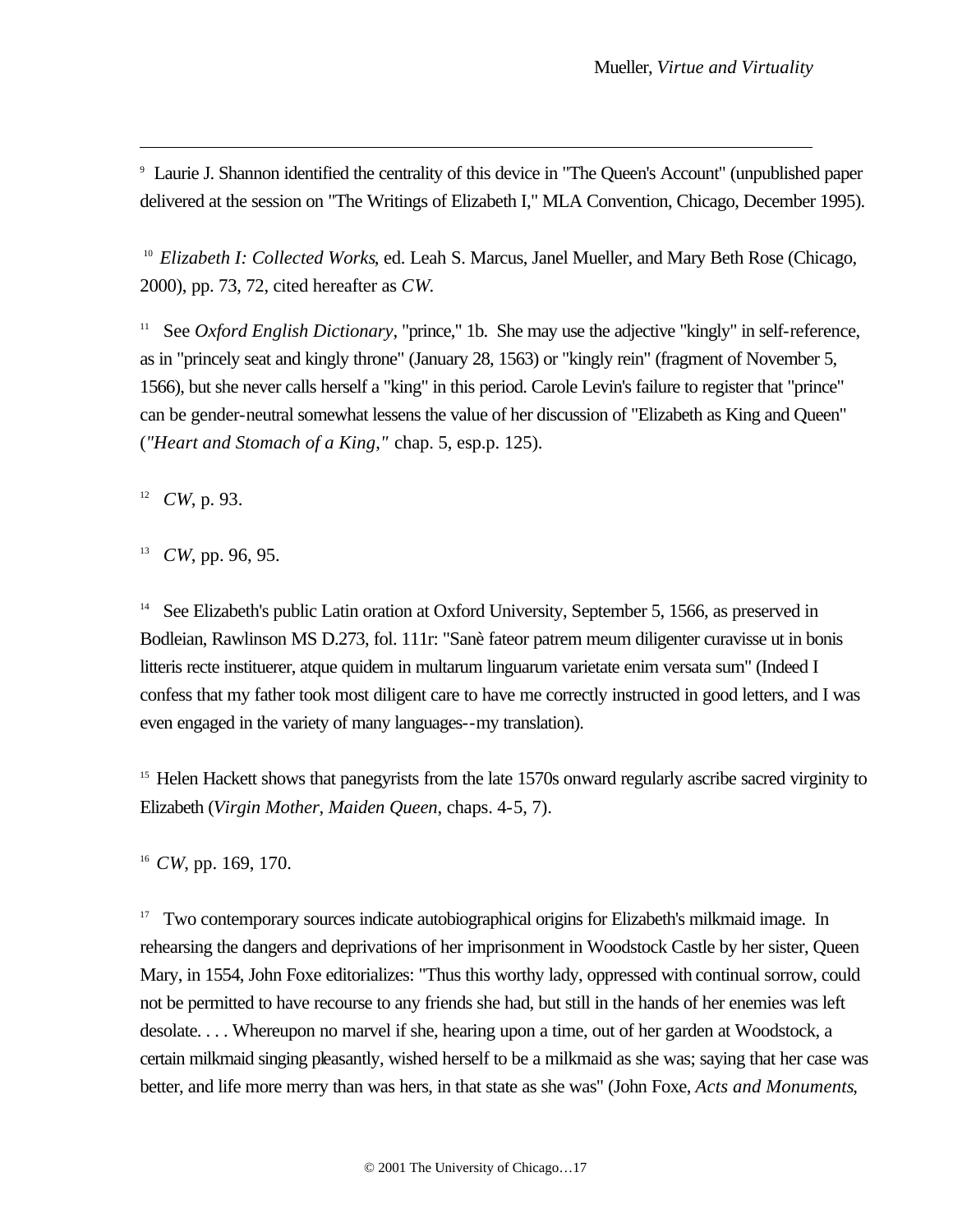ed. Stephen Reed Cattley [London, 1837], 8:619; this narrative first appeared in Foxe's 1570 edition). Thomas Platter, a German who traveled in England in 1599, relates a quite similar anecdote told by the guide who showed him Woodstock Castle: "It is said of her, that watching the milkmaids milk the cows upon the meadow, she often declared that nothing would give her greater happiness than to be a milkmaid like those whom she saw out on the field, so miserable and perilous was her captive plight" (*Thomas Platter's Travels in England, 1599*, trans. and ed. Clare Williams [London, 1937], 221).

<sup>18</sup> British Library, Additional MS 33271, fols.  $23v$ ,  $24r$ ; cf. Hartley,  $1:472-73$ .

<sup>19</sup> Cf. Edmund Plowden, "The Case of the Duchy of Lancaster," whose predications lay more stress on the duality-within-unity of the sovereign's bodies: "The King has a Body natural, adorned and invested with the Estate and Dignity royal; and he has not a Body natural distinct and divided by itself from the Office and Dignity royal, but a Body natural and a Body politic together indivisible; and these two Bodies are incorporated in one Person . . . by . . . Consolidation" (quoted in Kantorowicz, *The King's Two Bodies*, p. 9).

20 *CW*, pp. 192, 193.

 $\overline{a}$ 

<sup>21</sup> British Library, Lansdowne MS 94, Art. 35B, fol. 87v-88r (spelling and punctuation modernized);. cf. *CW*, p. 204.

22 For testimony on Elizabeth's learning, see Roger Ascham, *The Schoolmaster*, ed. Lawrence V. Ryan (Charlottesville, Va., 1967), pp. xvi-xxi, 56, 80-81, 87.

<sup>23</sup> See *The Collected Dialogues of Plato*, ed. Edith Hamilton and Huntington Cairns (Princeton, 1963), pp. 669, 684-85.

<sup>24</sup> For pertinent discussion, see Hanna Fenichel Pitkin, *Fortune is a Woman: Gender and Politics in the Thought of Niccolò Machiavelli* (Berkeley and Los Angeles, 1984).

<sup>25</sup> Quentin Skinner traces to a passing reference in Cicero's *De officiis* the equation of magnanimity with courage (Latin *fortitudo*) which, I would note, must be the warrant for Elizabeth's substitution here ("Ambrogio Lorenzetti: The Artist as Political Philosopher," *Proceedings of the British Academy* 72 [1986], 28. I owe this reference to my colleague Elissa Weaver.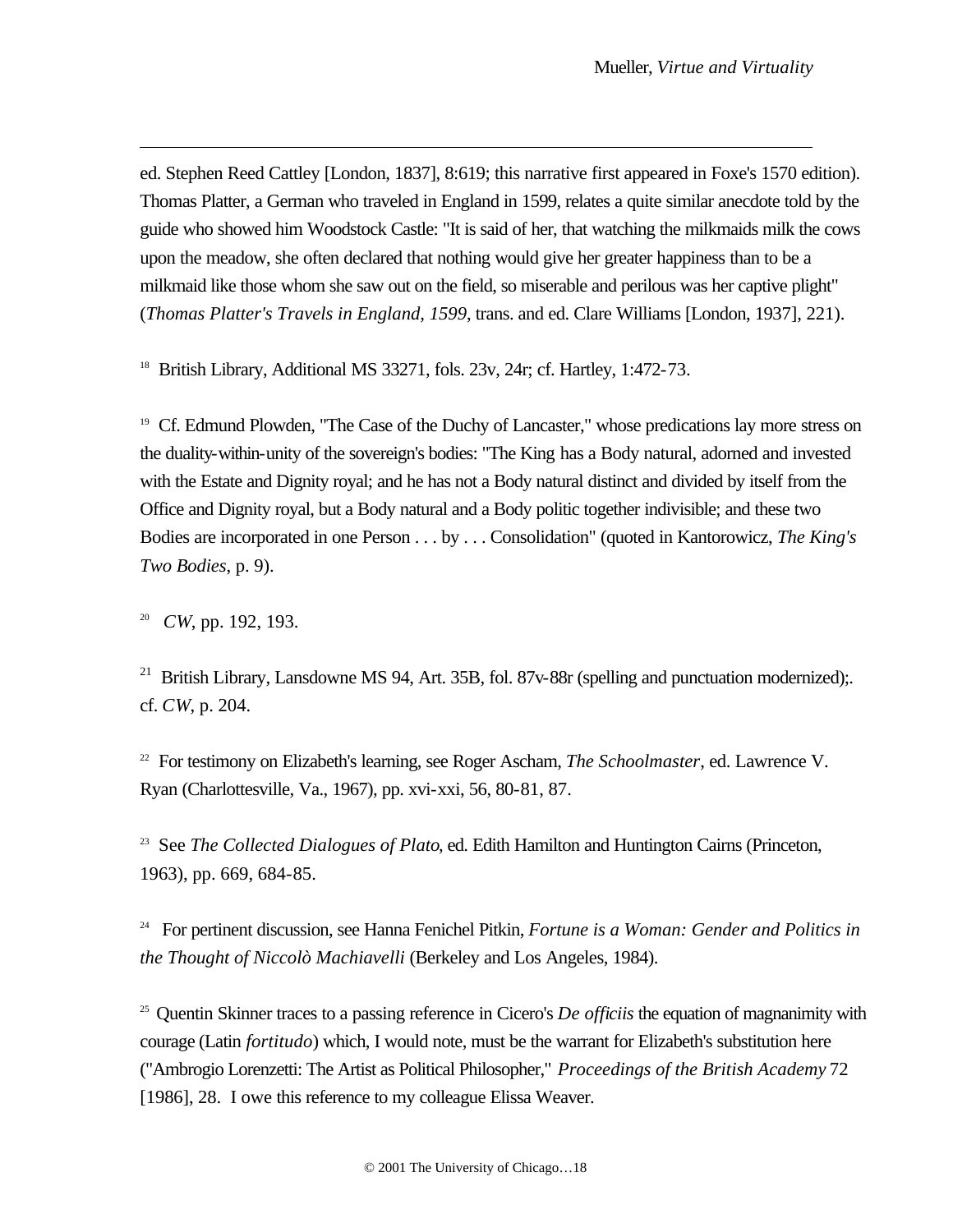<sup>26</sup> See Aristotle, *Nicomachean Ethics*, ed. and trans. H. Rackham, Loeb Classical Library (Cambridge, Mass. and London, 1975), book IV, chap. 3, sec. 1, lines 16-19; pp. 212-13, 218-19. Also noteworthy is Sir Thomas Elyot's definition of magnanimity, which curiously appears to conflate a masculine quality with a feminine one: "Audacitie with timerositie maketh Magnanimitie" (*The Book of the Governor*, ed. Foster Watson [London, 1907], p. 95).

 $27$  British Library, Lansdowne MS 94, Art. 35B, fol. 88r (spelling and punctuation modernized).

28 *CW*, p. 326.

 $\overline{a}$ 

<sup>29</sup> The gender implications of Elizabeth's *megalopsychia* here are, in fact, more intricate still. Since she is defying an act of invasion of her realm in an age when the confines of her body natural would have been associated with the borders of England in the concept of the sovereign's Two Bodies, her masculine concern for her honor on this occasion defends and protects her feminine concern for her honor. An apposite image is offered by the Ditchley portrait of Elizabeth (1592?), attributed to Marcus Gheeraerts the younger, which shows her standing on a map of England, her feet set in Oxfordshire, the hem of her full, deep-folded skirt and cape retracing the watercourses of the Severn and the Thames. I owe this comparison to Meiling Hazelton.

<sup>30</sup> Significantly, the *OED* cites only sixteenth- and seventeenth-century examples for the first subdivision of its eighth (and altogether obsolete) meaning of the noun "stomach": 8a--spirit, courage, valor, bravery.

<sup>31</sup> Judith Butler's "performativity of gender" might at first seem an applicable referent here. In her words, "Performativity is . . . not a singular 'act' ["of the 'assumption' of sex"], for it is always a reiteration of a norm or set of norms, and to the extent that it acquires an act-like status in the present, it conceals or dissimulates the conventions [of "a regulatory apparatus of heterosexuality"] of which it is a repetition (*Bodies That Matter: On the Discursive Limits of "Sex"* [New York and London, 1993], p. 12). But multiple historical specificities in Elizabeth's situation at Tilbury resist assimilation to the emphases on normativity, reiteration, and heterosexuality that define Butler's concept.